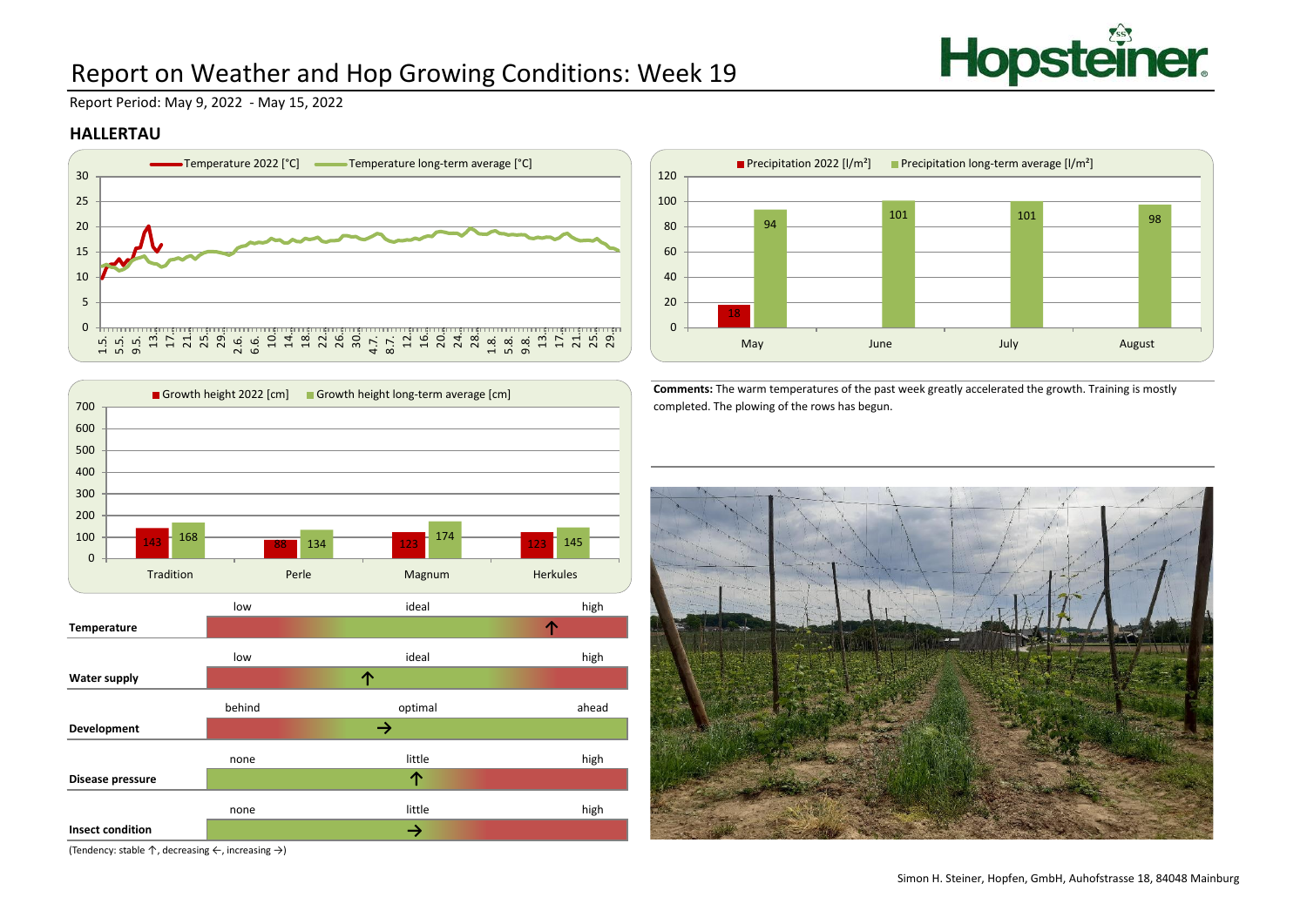

# Report on Weather and Hop Growing Conditions: Week 19

Report Period: May 9, 2022 - May 15, 2022

### **TETTNANG**



Growth height 2022 [cm] Growth height long-term average [cm]



**Comments:** Hops grew enormously last week, making up for their slight shortfall. Most of the farms are busy with training and retraining. Plant protection measures against downy mildew primary infection were carried out as required.





(Tendency: stable ↑, decreasing ←, increasing →)